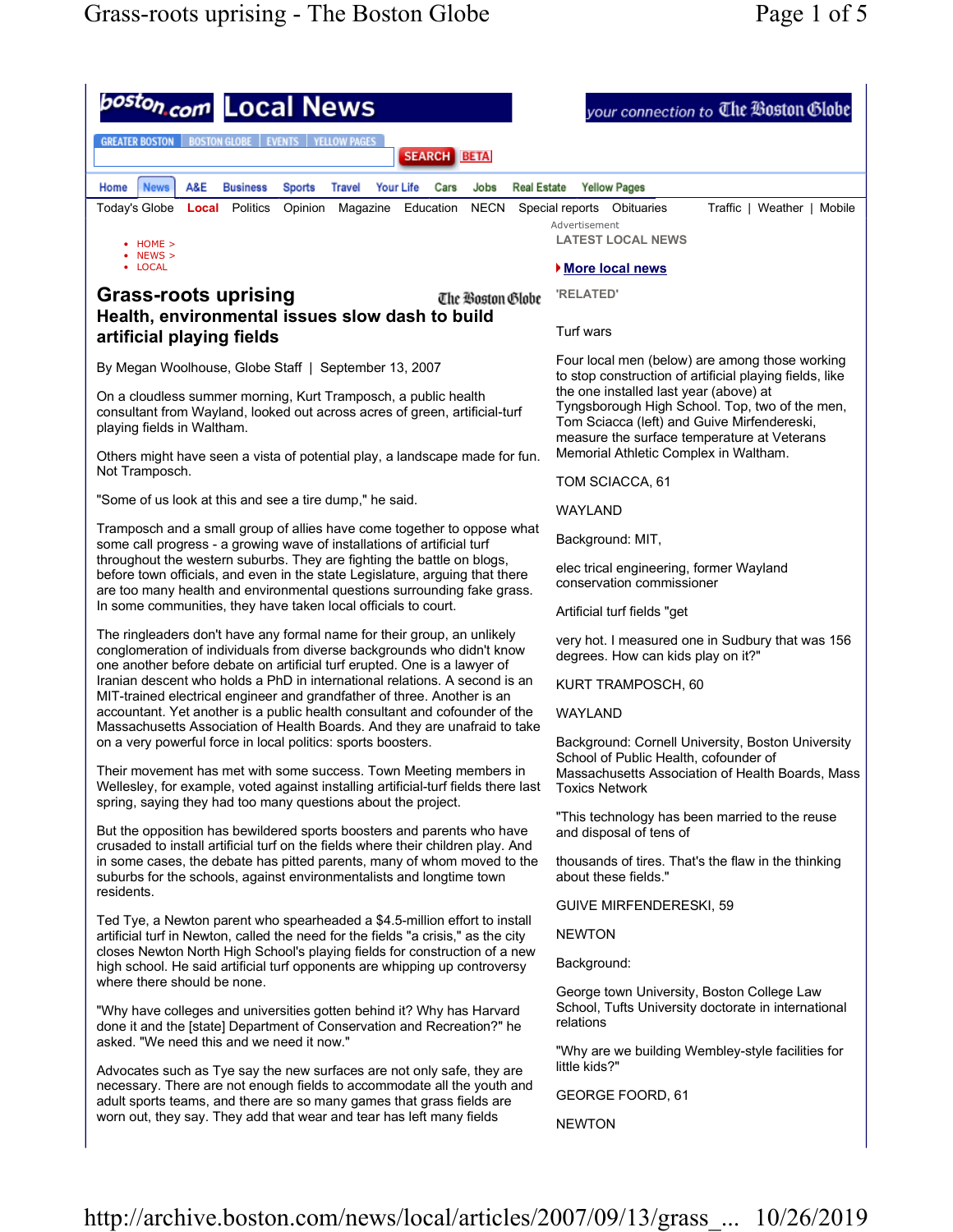covered with holes, patchy grass, and rocks that make playing dangerous. In some places, fields also routinely flood.

Artificial-turf fields drain readily, allowing games to continue even in rain, proponents note. And they don't need seeding or mowing. Nearly 100 have been installed in Greater Boston in recent years, according to Tye.

## An uprising in Newton

At first, Guive Mirfendereski reserved criticism not for the turf itself, but for the way Newton officials planned to pay for it.

Mayor David Cohen had proposed using Community Preservation Act funding to pay for part of a \$4.5 million bill to install artificial turf on three playing fields at Newton South High School. Preservation Act money comes from a 1 percent surcharge on residential property tax bills, and is matched dollar-for-dollar by the state. Mirfendereski said it wasn't right to use public money to pay for new playing fields in a wealthy community like Newton.

"I got pretty ticked about it," he said. "Why are we building Wembley-style facilities for little kids?"

He filed a lawsuit against the mayor and the city, arguing that Newton could not use Community Preservation Act funds on land it hadn't acquired with Preservation Act money.

Mirfendereski said a judge dismissed his lawsuit last year because it was not filed by a group of more than 10 taxpayers.

Meanwhile, Cohen, Newton's mayor, dropped his plan to use Community Preservation Act money to pay for the project. Cohen's spokesman, Jeremy Solomon, said the mayor now wants to use city funds instead. With the construction of a new Newton North High School, the need for usable playing fields is even more urgent. The \$154 million estimated cost of the forthcoming Newton North includes money to install artificial turf.

"We wouldn't continue to push it . . . if we didn't feel it was an important project for the city," Solomon said.

But Mirfendereski was just getting started, filing another lawsuit with a group of taxpayers opposing a plan to install turf at a city park.

A graduate of Boston College law school who also holds a PhD in international relations from Tufts, he began to research artificial turf. He created a website, synturf.org, which offers all sorts of articles on such subjects as why artificial turf needs to be watered (to cool it down), whether it burns players' feet, and whether it can harbor harmful bacteria .

Mirfendereski wears a tie and a baseball hat, his wiry gray hair kept in a ponytail. He closely follows international soccer and grew up playing the sport on dirt fields in his native Iran, as well as in Switzerland and other countries, before attending Georgetown University on a soccer scholarship. He coached Newton Youth Soccer teams for six years. He said he doesn't understand why students can't share fields at practice and gain proficiency in a sport by scrimmaging. When it rains, he said, practice in the parking lot.

"It's ridiculous," he said. "Once you buy into the logic of high performance, low maintenance, you can't really deny anyone who comes in and says we want an artificial turf field. . . . There's this competition to have the best, and that's dangerous."

Publicity generated by Mirfendereski's efforts also drew interest from other people, like George Foord. A 61-year-old accountant, environmentalist, and one of the few men to sit on the board of the local League of Women Voters, Foord said he worried that artificial turf was too new and untested.

Background: University of Akron; master's from Northeastern University, accountant

"Just don't install the [artificial] fields until we get better information."

BOSTON.COM'S MOST E-MAILED SEARCH THE ARCHIVES



All Globe stories since 2003 are now FREE

 $\bigcirc$  Today

 $\bigcirc$  Yesterday

 $\textcolor{blue}{\bullet}$  Past 30 davs

 $\bigcirc$  Last 12 months

 $\bigcirc$  Since 1979 More search options

ADVERTISEMENT **Advertisement**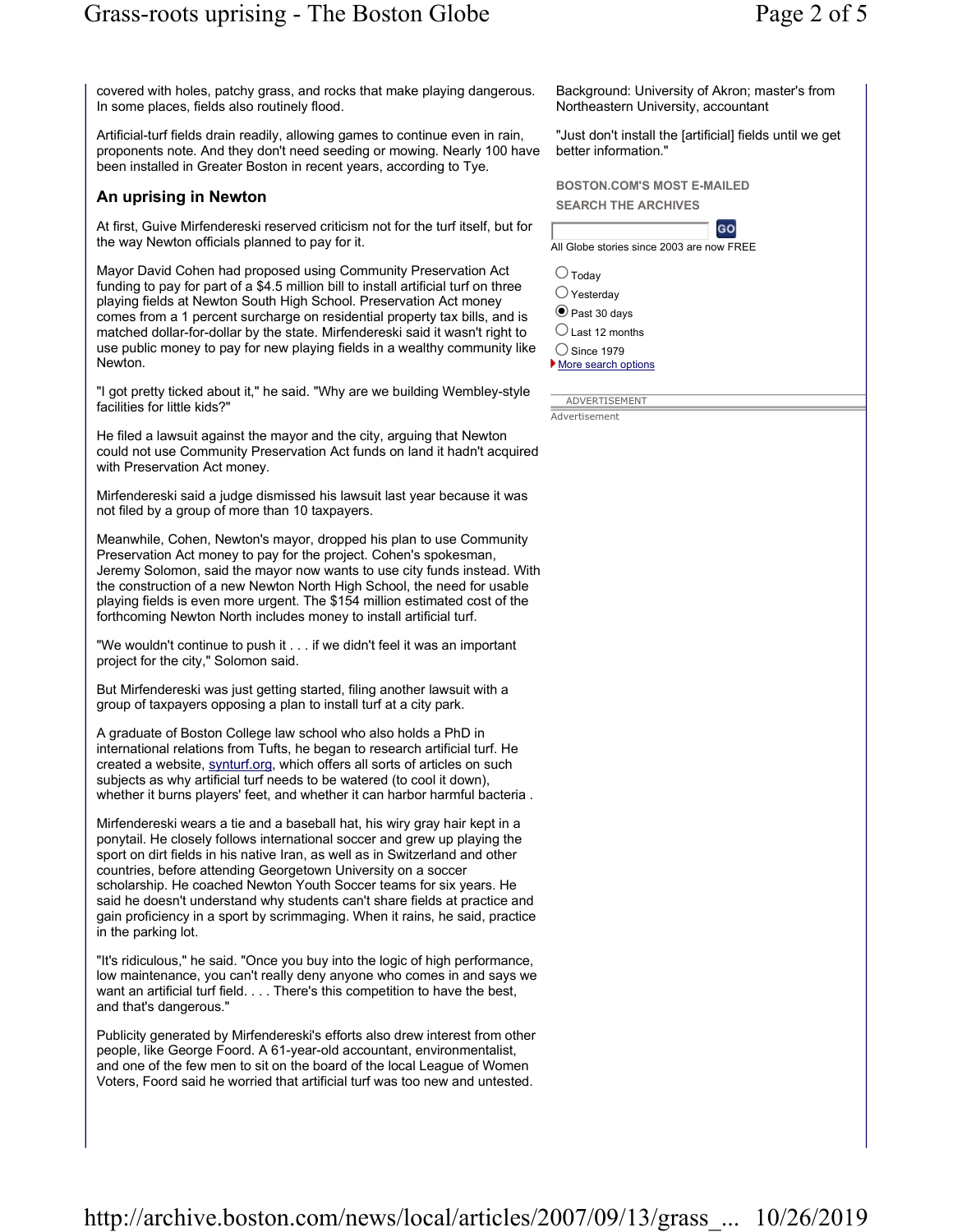Foord added, "Newton doesn't want to be bested by Wayland and Wellesley and our peer communities, and it's competitive as far as having certain things. Artificial turf is the hot product of the day."

## Wayland alliances

The technology used to create fake grass fields is an engineering marvel. The grass carpet itself is usually made from polyethylene fibers and sewn into a base. The crushed tire granules are poured by the truckload onto the surface. The granular mixture is supposed to simulate soil. The effect is a bouncier playing surface that is more forgiving than old-style AstroTurf. Underneath the carpet sits a complex drainage system that percolates water through the "soil" and into pipes that stagger the flow of water back into storm-water drains.

That's exactly what bothered Tramposch in Wayland.

A former member of the town's Board of Health and a longtime environmentalist (he also cofounded the Massachusetts Association of Health Boards and the environmental activist group Mass Toxics Network), Tramposch said the plan to build an artificial-turf field near one of the town's largest water wells, in an area known as Happy Hollow, could cause problems. Some 40,000 ground tires are used to create a single soccer field, and tires are considered hazardous waste, he said.

"This technology has been married to the reuse and disposal of tens of thousands of tires," he said. "That's the flaw in the thinking about these fields."

A native of Akron, Ohio, Tramposch worked at a tire manufacturing plant and had concerns about hazardous chemicals in the rubber. Influenced by the opposition in Newton, he and several other Wayland residents hired a lawyer and filed suit against the town for trying to use \$300,000 in Community Preservation Act funds for the project. The suit is pending in Middlesex Superior Court.

However, last November, Wayland Town Meeting members voted 180-128 to install turf, and the field is in the final stages of construction.

Craig Foreman, head of the sports proponents group Wayland Boosters, called the vote a victory for turf advocates. He said Tramposch and other antiturf activists are simply obstructionists who "oppose everything." Foreman said the fact that local and state officials have cleared the Wayland project should have ended the debate.

Ed Colletta, spokesman for the Massachusetts Department of Environmental Protection, said the state has no long-term study of artificial turf planned and there is no regulation of the fields, other than to ensure that runoff doesn't end up in protected land.

"None of the data we've seen show that there's any issue at this point," Colletta said.

Tramposch and fellow turf opponent Tom Sciacca, a retired electrical engineer and former Wayland conservation commissioner, asked the Department of Environmental Protection to review the Wayland case. The town settled with the environmental protection department, agreeing to pay for a consultant to test runoff from the new playing field this year. The town will also be required to submit a list of chemicals used to repair and disinfect the artificial turf in the future.

Sciacca said he got involved in the turf battle because he thought the town was falling for an industry sales pitch. No one in government wants to study the environmental impact, he said, because if they find problems they would "look like idiots" for not addressing them sooner.

"There have been lots of personal attacks, that we're crazies and somehow have an ulterior motive," he said. "I don't really understand what our ulterior motive is supposed to be. We're very mainstream, longtime town activist kind of people."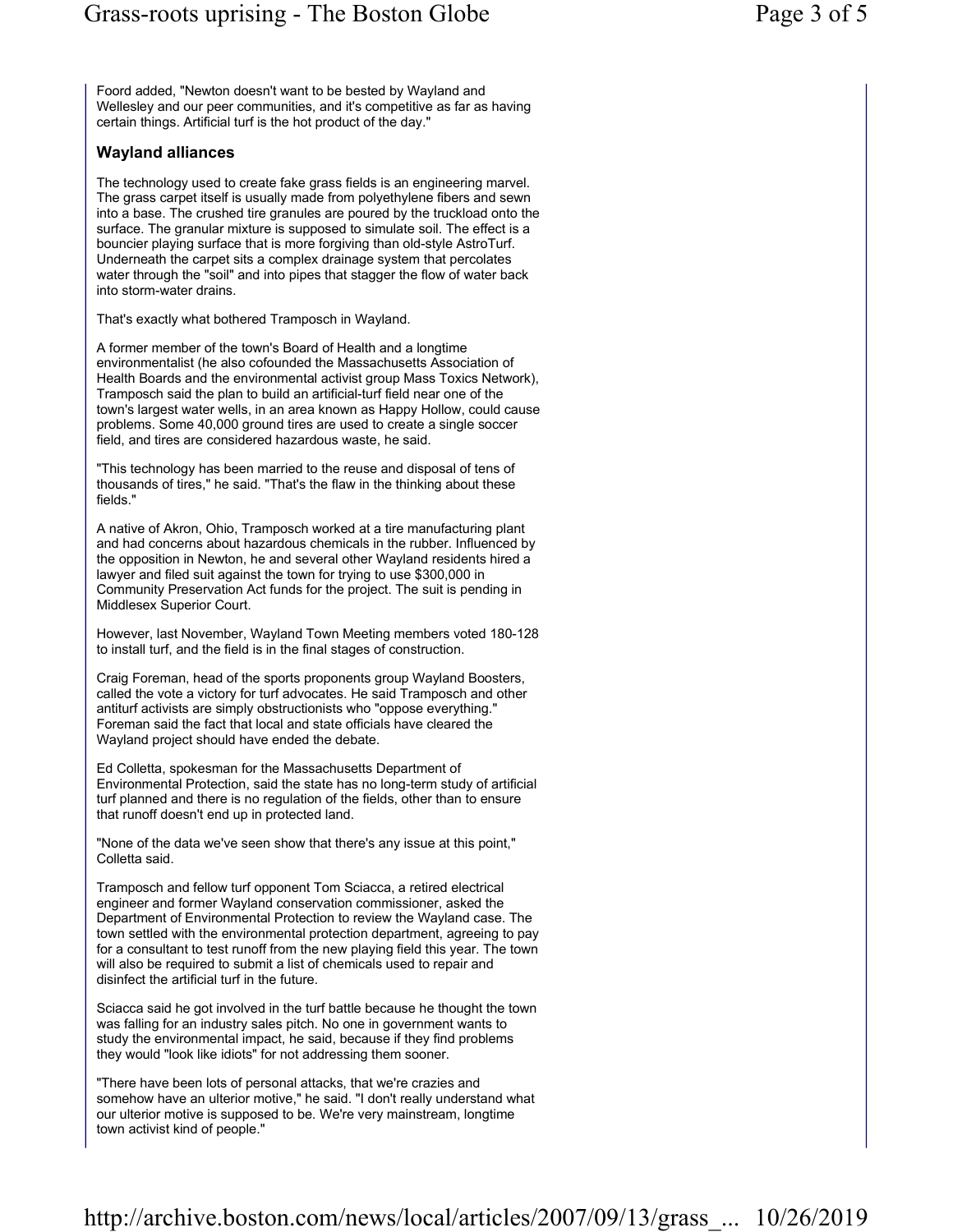They may be mainstream, but they share an unusual interest. Sciacca, Tramposch, Mirfendereski, and Foord often meet in their free time to do their own analysis of artificial turf fields across the state. During the summer, they measured the temperature at many synthetic fields. They fear it could release chemicals into the air or ground, something known as "outgassing."

At 11 a.m. on an August morning, for example, the fake grass at Veterans Memorial Field in Waltham measured 126 degrees.

Hotter than a patch of natural grass. Hotter than a nearby strip of concrete, too.

## Coming to a field near you

Last spring, the Town of Wellesley came within five votes of the two-thirds majority necessary to approve a pair of artificial turf playing fields at an elementary school.

Look for a similar battle in Newton.

Last week, artificial turf opponents appeared at a meeting before the city's aldermen, who are considering approving the mayor's plan to fund new artificial turf fields at Newton South High School. They were vastly outnumbered at the meeting, as more than 200 high school students filled the aldermen's chambers, along with parents, coaches, and teachers. Mayor Cohen sat next to Tye and fellow advocate Ron Remy, who had formed a group called Newturf for Newton (newturf4newton.org) and gave a PowerPoint presentation on the benefits of fake grass.

According to Tye, Wellesley artificial turf proponents lost the vote because the sports groups in that community "didn't turn out the votes at that meeting." He also blamed opponents for "dirty fighting" and spreading myths about turf, including that it can harbor flesh-eating bacteria.

"A lot of what they put out is half-truths, and they've tried to create some misimpressions," Tye said.

While delays plague Newton's project, supporters said Sudbury, Weston, and less affluent communities like New Bedford and Lowell have installed fake grass fields.

Newton South High principal Brian Salzer spoke passionately about the need for artificial turf at his school. Many teams no longer play home games, he said, because the conditions of the fields are so wet, sea gulls often flock on them.

"I think the people who are trying to stop it are using what I would refer to as scare tactics to get people to question a project like this," he said.

Newton selectmen will probably vote on the issue this fall.

At the recent hearing in Newton, Mirfendereski said, he and other opponents were allowed only three minutes to speak, while supporters and the mayor were given unlimited time. And he said after the meeting that he has never made the claim that "flesh-eating bacteria" live in artificial turf, although he said he wouldn't rule out the possibility.

"It has absolutely no redeeming value whatsoever other than to keep some [athletic] clubs happy," he said of artificial-turf fields.

Megan Woolhouse can be reached at mwoolhouse@globe.com.

© Copyright 2007 Globe Newspaper Company.  $1 2 3 4$ More from Boston.com